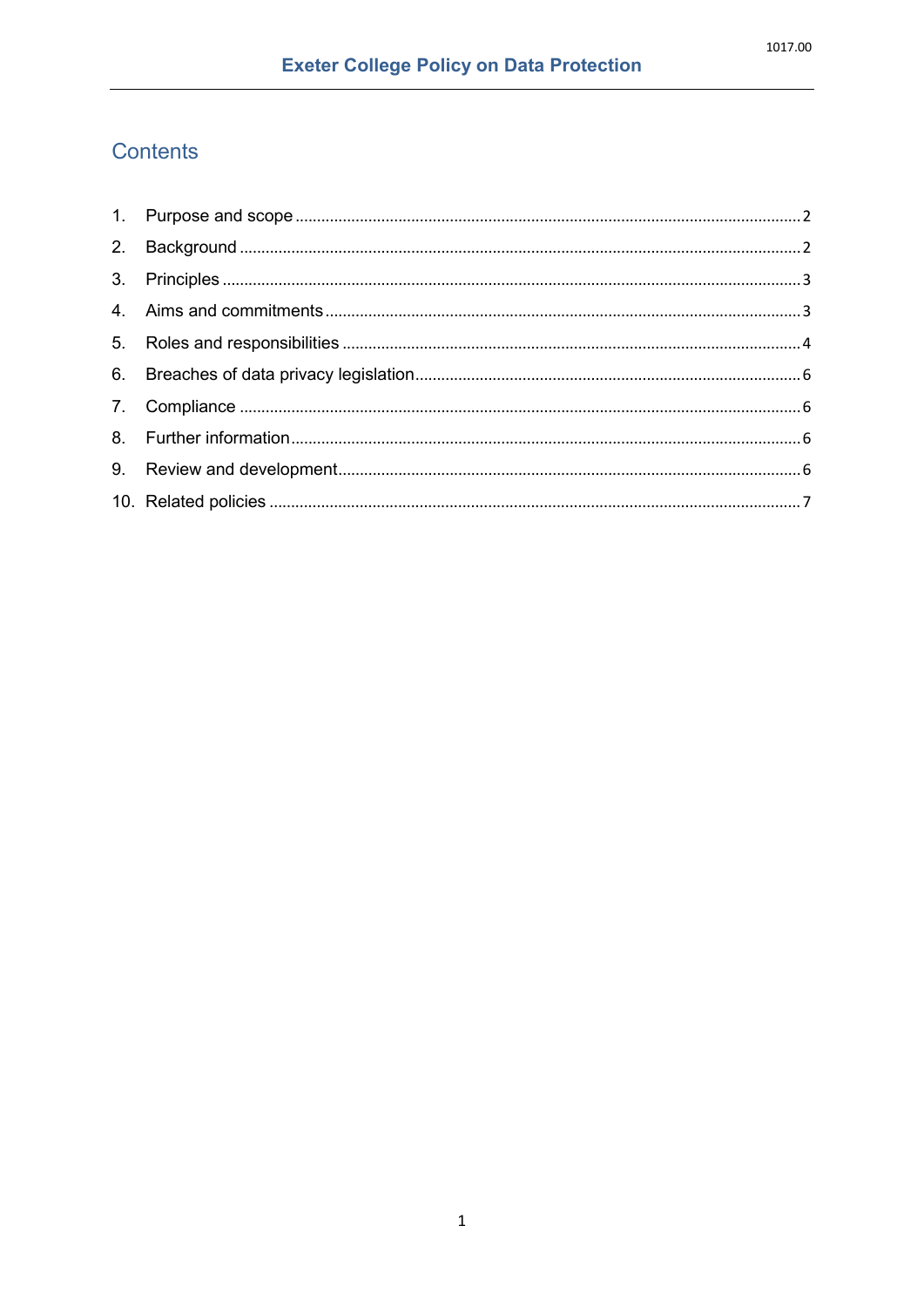#### <span id="page-1-0"></span>1. Purpose and scope

This policy provides a framework for ensuring that Exeter College ("the College") meets its obligations under the General Data Protection Regulation (GDPR) and associated legislation<sup>1</sup> ('data privacy legislation').

It applies to all processing of personal data carried out for a College purpose, irrespective of whether the data is processed on non-college equipment or by third parties.

'*Personal data'* means any information relating to an identifiable living individual who can be identified from that data or from that data and other data. '*Processing*' means anything that is done with personal data, including collection, storage, use, disclosure and deletion.

More stringent conditions apply to the processing of special category personal data.

'*Special category'* means personal data revealing racial or ethnic origin, political opinions, religious or philosophical beliefs, or trade union membership, and the processing of genetic data, biometric data for the purpose of uniquely identifying an individual, data concerning health or data concerning an individual's sex life or sexual orientation.

This policy should be read in conjunction with the accompanying guidance, which provides further detail and advice on practical application, as well as any other documents that impose confidentiality or data management obligations in respect of information held by the College.

This policy does not cover the use of personal data by members of the College when acting in a private or non-College capacity.

## <span id="page-1-1"></span>2. Background

The processing of personal data underpins almost everything the College does. Without it, students cannot be admitted and taught; staff cannot be recruited; living individuals cannot be researched; and events cannot be organised for alumni or visitors.

We are responsible for handling people's most personal information. By not handling personal data properly, we could put individuals at risk.

There are also legal, financial and reputational risks for the College. For example:

<span id="page-1-2"></span>**<sup>.</sup>**  $^1$  This includes all legislation enacted in the UK in respect of the protection of personal data as well as the Privacy and Electronic Communications (EC Directive) Regulations 2003.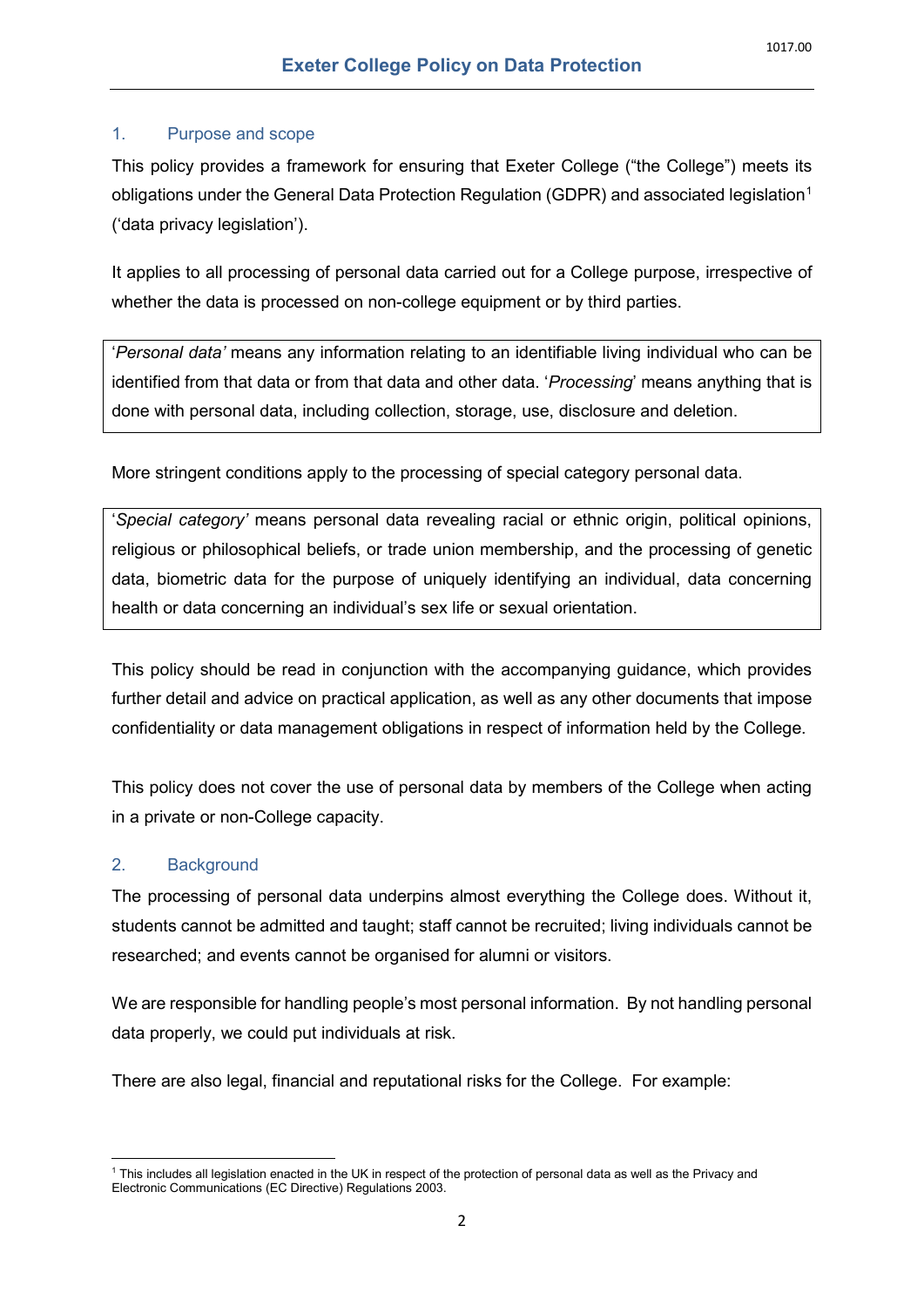- Reputational damage from a breach may affect public confidence in our ability to handle personal information.
- The Information Commissioners Office (ICO), which enforces data privacy legislation, has the power to fine organisations up to 4% of global annual turnover for serious breaches.

## <span id="page-2-0"></span>3. Principles

The processing of personal data must comply with data privacy legislation and, in particular, the six data privacy principles.

In summary, they require that personal data is:

- processed fairly, lawfully and in a transparent manner;
- used only for limited, specified stated purposes and not used or disclosed in any way incompatible with those purposes;
- adequate, relevant and limited to what is necessary;
- accurate and, where necessary, up-to-date;
- not kept for longer than necessary; and
- kept safe and secure.

In addition, a new accountability principle requires us to be able to evidence compliance with these principles.

# <span id="page-2-1"></span>4. Aims and commitments

The College handles a large amount of personal data and takes seriously its responsibilities under data privacy legislation. It recognises that the mishandling of an individual's personal data may cause them distress or put them at risk of identity fraud. As a result, it is committed to:

- complying fully with data privacy legislation;
- where practicable, adhering to good practice, as issued by the ICO or other appropriate bodies; and
- handling an individual's personal data in a careful and considerate manner that recognises the importance of such information to their privacy and welfare.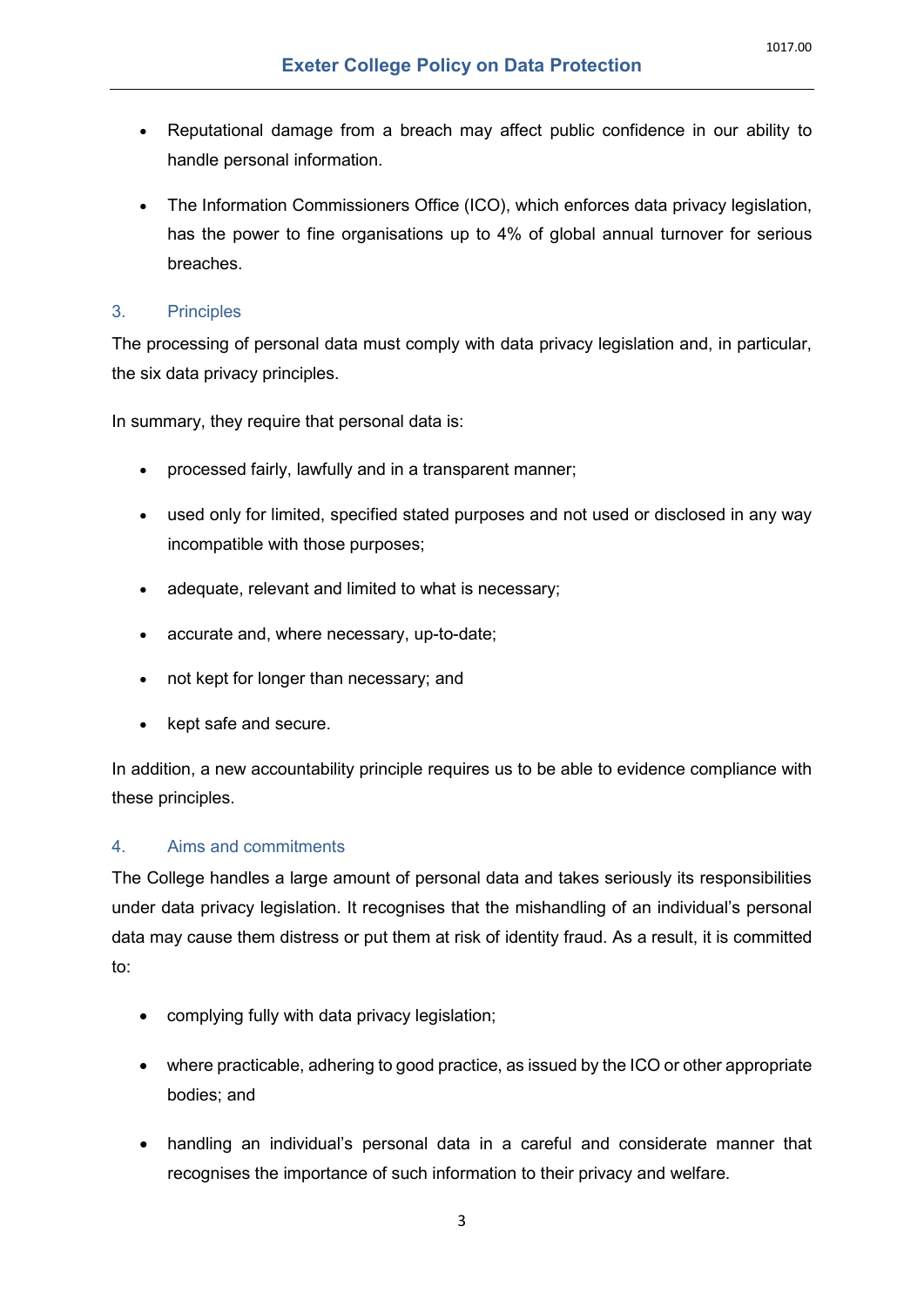The College seeks to achieve these aims by:

- ensuring that staff, students and other individuals who process data for College purposes are made aware of their individual responsibilities under data privacy legislation and how these apply to their areas of work;
- providing suitable training, guidance and advice. The University's online training course on data privacy and information security is available to all staff. The online course is supplemented by bespoke on-site training, where appropriate;
- incorporating data privacy requirements into administrative procedures where these involve the processing of personal data, particularly in relation to major information systems (the concept of 'privacy by design'); and
- operating a centrally coordinated procedure (in order to ensure consistency) for the processing of subject access and other rights based requests made by individuals; and
- investigating promptly any suspected breach of data privacy legislation; reporting it, where necessary, to the ICO; and seeking to learn any lessons from the incident in order to reduce the risk of reoccurrence.

#### <span id="page-3-0"></span>5. Roles and responsibilities

#### *Governing Body*

Governing Body has executive responsibility for ensuring that the College complies with data privacy legislation.

## *Data Protection Officer (DPO)*

The DPO is responsible for monitoring internal compliance, advising on the College's data protection obligations and acting as a point of contact for individuals and the ICO.

#### *Heads of Department*

Heads of Department are responsible for ensuring that the processing of personal data in their department conforms to the requirements of data privacy legislation and this policy. In particular they must ensure that:

• new and existing staff who are likely to process personal data are aware of their responsibilities under data privacy legislation. This includes drawing the attention of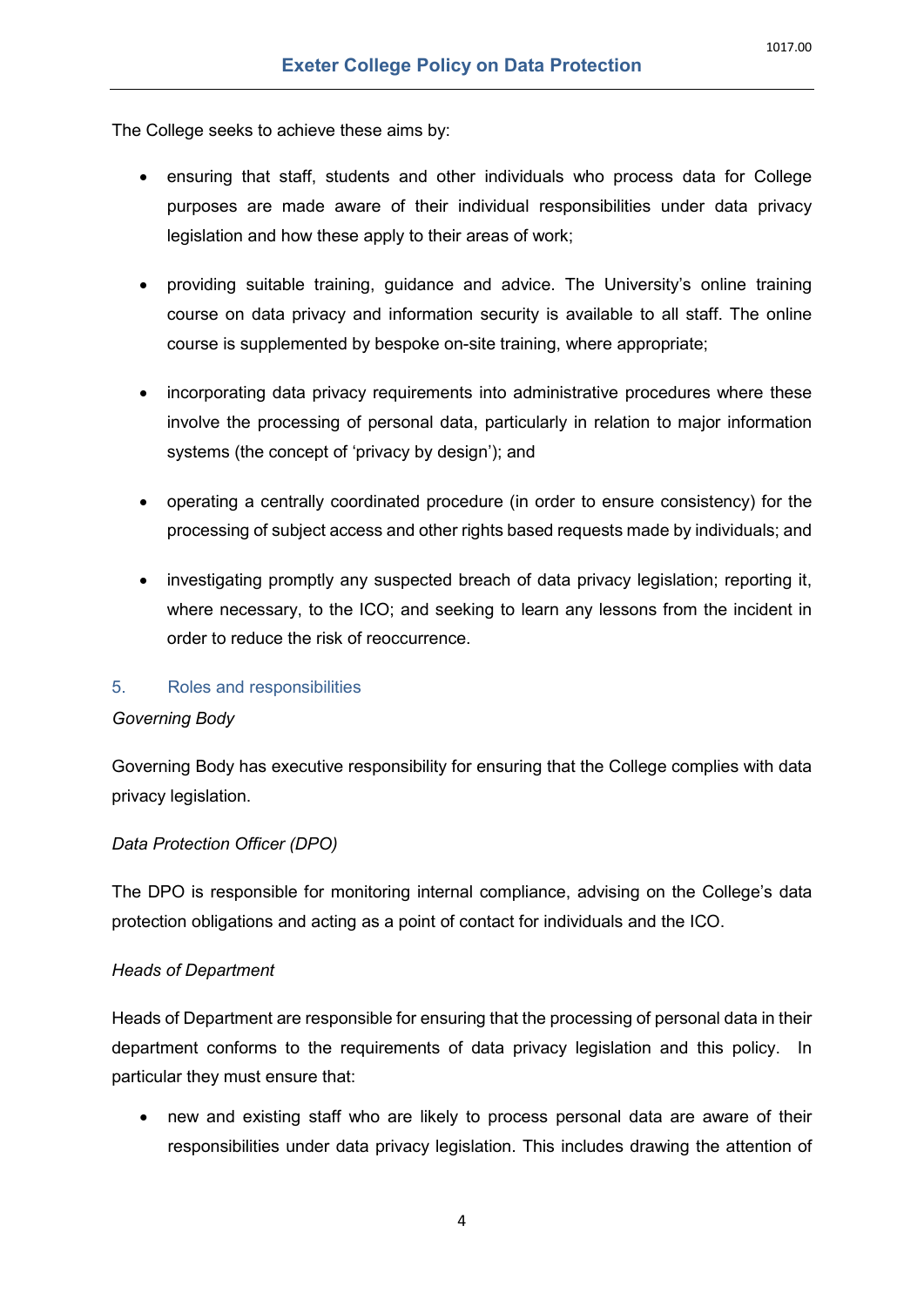staff to the requirements of this policy, ensuring that staff who have responsibility for handling personal data are provided with adequate training;

- adequate records of processing activities are kept;
- data protection requirements are embedded into systems and processes by adopting a 'privacy by design' approach and undertaking privacy impact assessments where appropriate;
- privacy notices are provided where data is collected directly from individuals or where data is used in non-standard ways;
- data sharing is conducted in accordance with College guidance;
- data privacy risks are included in the College's risk management framework and considered by Governing Body on a regular basis.

#### *Others processing personal data for a College purpose e.g. staff, students and volunteers*

Anyone who processes personal data for a College purpose is individually responsible for complying with data privacy legislation and this policy. In summary, they must ensure that they:

- only use personal data in ways people would expect and for the purposes for which it was collected;
- use a minimum amount of personal data and only hold it for as long as is strictly necessary;
- keep personal data up-to-date;
- keep personal data secure, in accordance with the College's [Information Security](https://www.exeter.ox.ac.uk/policy_docs/Information%20Security%20Policy.pdf)  [Policy;](https://www.exeter.ox.ac.uk/policy_docs/Information%20Security%20Policy.pdf)
- do not disclose personal data to unauthorised persons, whether inside or outside the University;
- complete relevant training as required;
- report promptly any suspected breaches of data privacy legislation, in accordance with the procedure in section [6](#page-5-0) below, and following any recommended next steps;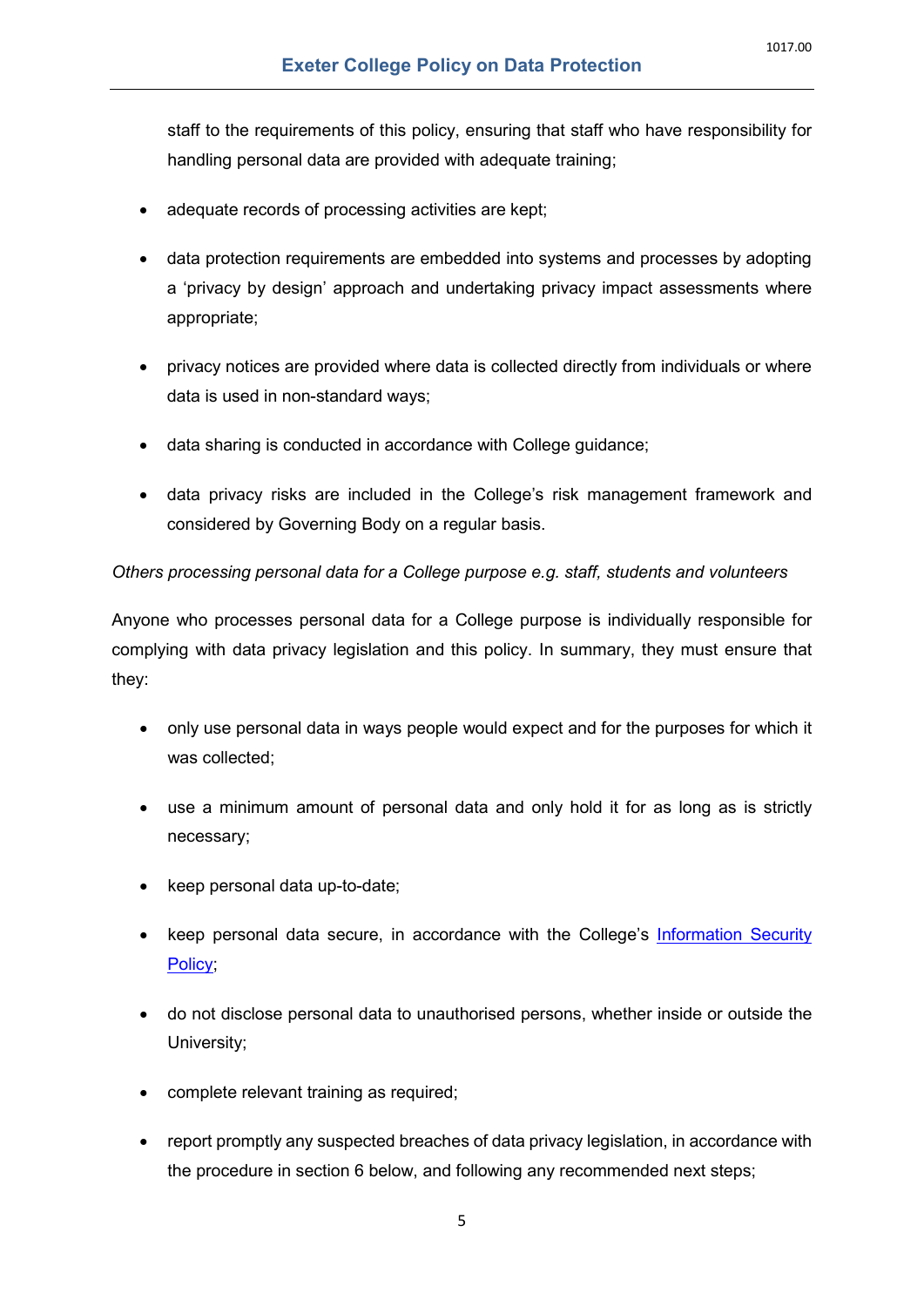- seek advice from the DPO where they are unsure how to comply with data privacy legislation; and
- promptly respond to any requests from the DPO in connection with subject access and other rights based requests and complaints (and forward any such requests that are received directly to the DPO promptly).

## <span id="page-5-0"></span>6. Breaches of data privacy legislation

The College will investigate incidents involving a possible breach of data privacy legislation in order to ensure that, where necessary, appropriate action is taken to mitigate the consequences and prevent a repetition of similar incidents in future. Depending on the nature and severity of the incident, it may also be necessary to notify the individuals affected, the University and/or the ICO. A breach will occur where, for example, personal data is disclosed or made available to unauthorised persons or personal data is used in a way that the individual does not expect.

Incidents involving failures of IT systems or processes must be reported to the [Oxford](mailto:oxcert@it.ox.ac.uk)  [University Computer Emergency Response Team \(OxCert\)](mailto:oxcert@it.ox.ac.uk) within 4 working hours of discovery.

All other incidents must be reported directly to the DPO at the earliest possible opportunity.

## <span id="page-5-1"></span>7. Compliance

The College regards any breach of data privacy legislation, or the policy as a serious matter, which may result in disciplinary action. Depending on the nature of the breach, an individual may also find that they are personally liable (for example, it can be a criminal offence for a member of the University to disclose personal information unlawfully).

## <span id="page-5-2"></span>8. Further information

Questions about this policy and data privacy matters in general should be directed to the DPO at: [dataprotection@exeter.ox.ac.uk](mailto:dataprotection@exeter.ox.ac.uk)

Questions about information security should be directed to the IT Manager at [computing.manager@exeter.ox.ac.uk](mailto:computing.manager@exeter.ox.ac.uk)

#### <span id="page-5-3"></span>9. Review and development

This policy, and supporting guidance, will apply with effect from **28 November 2018**. It will be reviewed during the 2019/20 academic year to take into account outstanding ICO guidance.